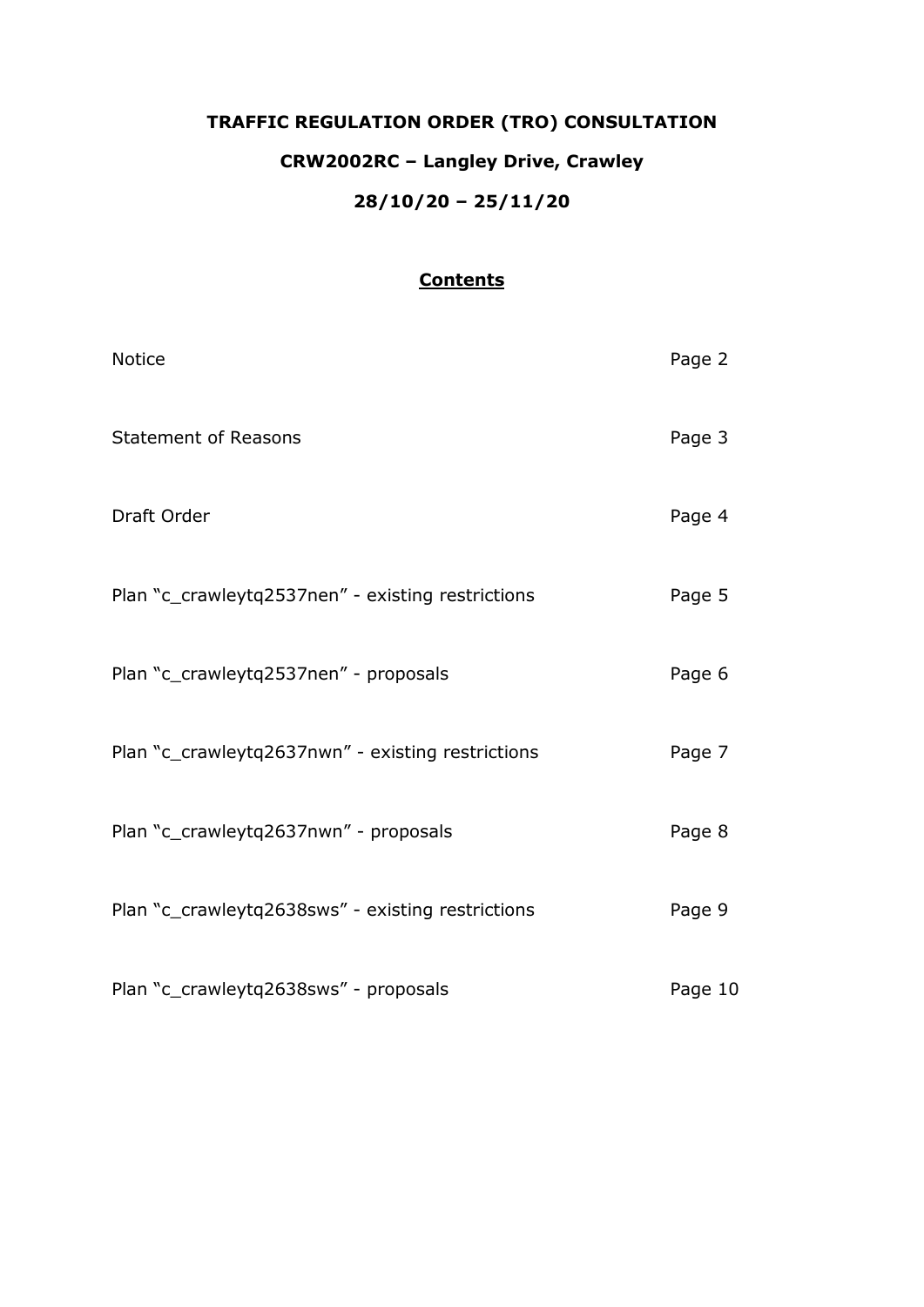## **WEST SUSSEX COUNTY COUNCIL ((CRAWLEY BOROUGH) (PARKING PLACES AND TRAFFIC REGULATION) (CONSOLIDATION) ORDER 2010) (LANGLEY DRIVE AMENDMENT) ORDER 202\***

**NOTICE** is hereby given that West Sussex County Council propose to make a permanent Order under the provisions of the Road Traffic Regulation Act 1984, the effect of which will be to:-

- (i) introduce lengths of prohibition of waiting at all times (double yellow lines) on sections of both sides of Langley Drive; and
- (ii) formalise the disabled persons parking bays opposite Nos. 9 & 13 Leveret Lane.

The consultation for this proposal will start on 28 October 2020 and, AT THAT TIME, full details of the proposal in this Notice can be viewed on our [website](https://www.westsussex.gov.uk/roads-and-travel/traffic-regulation-orders/) [www.westsussex.gov.uk/tro.](http://www.westsussex.gov.uk/tro) The website includes a response form for comments or objections.

Due to current social distancing requirements, paper copies of documents will not be available to view in council offices or libraries. People without access to a computer who wish to view details of the scheme should telephone the West Sussex County Council Contact Centre on 01243 642105 to receive the documents by post.

Any objections or comments about the proposal must be received by 25 November 2020. These may be sent via the response form on the website, in writing to: TRO Team, West Sussex County Council, The Grange, Tower Street, Chichester, PO19 1RH; or by e-mail to: [tro.team@westsussex.gov.uk.](mailto:tro.team@westsussex.gov.uk) Library staff will NOT be in a position to answer questions on the proposal and all correspondence should be addressed to the undersigned, quoting the reference TRO/CRW2001/RC. Only correspondence including a full name and address will be considered.

Dated this 28 October 2020

 Director of Law & Assurance County Hall Chichester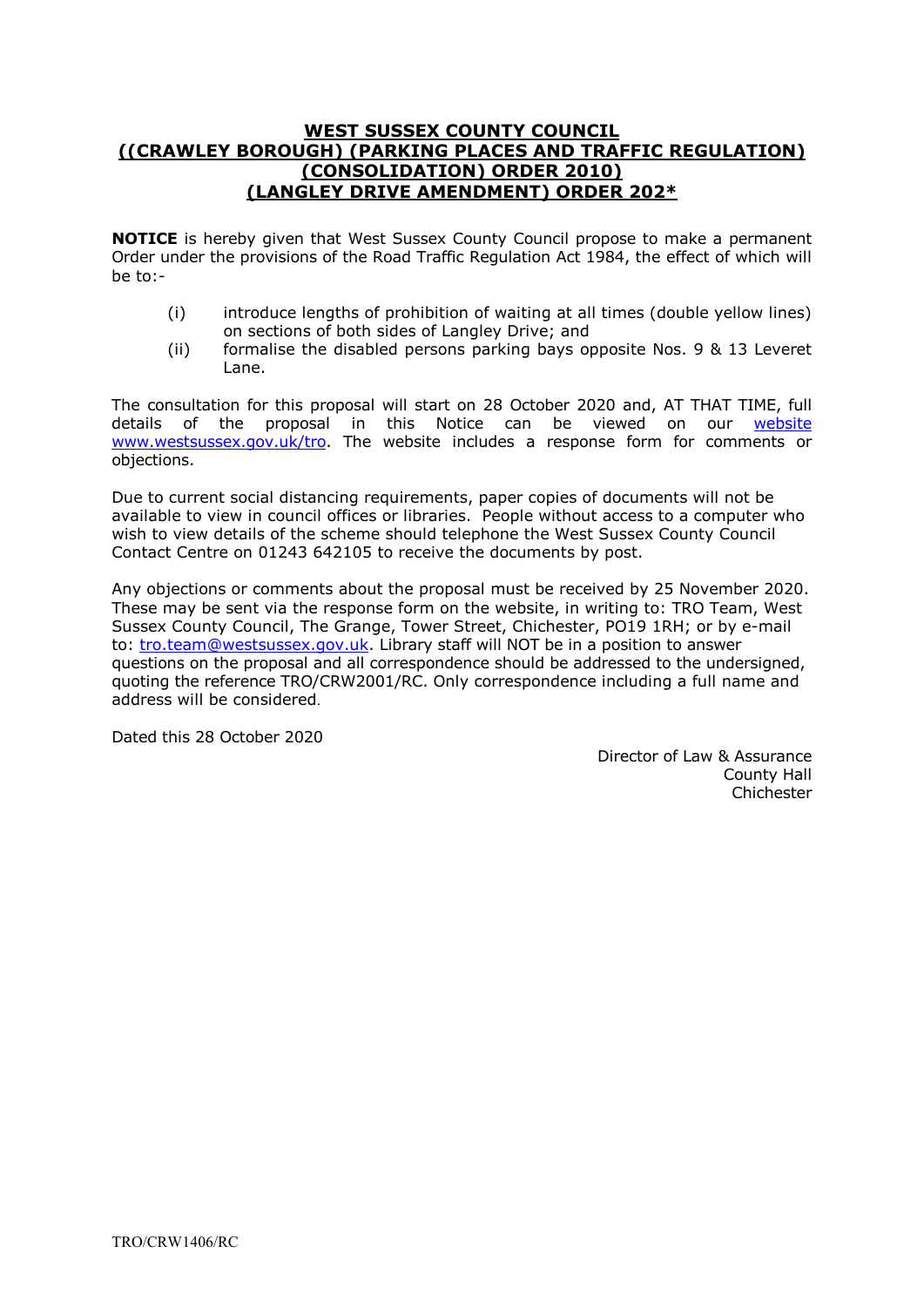## **WEST SUSSEX COUNTY COUNCIL ((CRAWLEY BOROUGH) (PARKING PLACES AND TRAFFIC REGULATION) (CONSOLIDATION) ORDER 2010) (LANGLEY DRIVE AMENDMENT) ORDER 202\***

#### **STATEMENT OF REASONS FOR PROPOSING TO MAKE THE ORDER**

The County Council in exercise of their powers under the Road Traffic Regulation Act 1984, propose to introduce a permanent Order the effect of which will be to:-

- (i) introduce lengths of prohibition of waiting at all times (double yellow lines) on sections of both sides of Langley Drive; and
- (ii) formalise the disabled persons parking bays opposite Nos. 9 & 13 Leveret Lane.

WSCC has been made aware of incidences of obstructive and inconsiderate parking practices at several locations in Langley Drive reported via Operation crackdown. Also that the advisory disabled bays in Leveret Lane are being used by non-blue badge holders. Crawley County Local Committee approved progression of a TRO to resolve these issues.

Inconsiderate parking practices in Langley Drive are obstructing the bus route and damaging the verges and kerbs. Vehicles are routinely parking in close proximity to the medical centre access and obstructing the pedestrian refuge island. Vehicles parked on a bend with limited road width are obstructing the free flow of traffic.

The introduction of lengths of prohibition of waiting at all times (double yellow lines) at the access to the medical centre and opposite Nos. 49 & 51 will deter cars from parking in these locations.

Existing disabled bays in Leveret Lane are being used by other car drivers to the detriment of blue badge holders. It is intended to formalise the disabled parking bays so that they will be reserved for use by blue badge holders only.

This Order is proposed for avoiding danger to persons or other traffic using the road or any other road or for preventing the likelihood of any such danger arising, for preventing damage to the road, for facilitating the passage on the road or any other road of any class of traffic (including pedestrians) and for preserving or improving the amenity of the area through which the road runs.

Plan Nos. TQ2537NEN TQ2637NWN TQ2638SWS

shows the lengths of roads, which are the subject of the proposed Order.

Director of Law & Assurance County Hall **Chichester** 

Dated October 2020